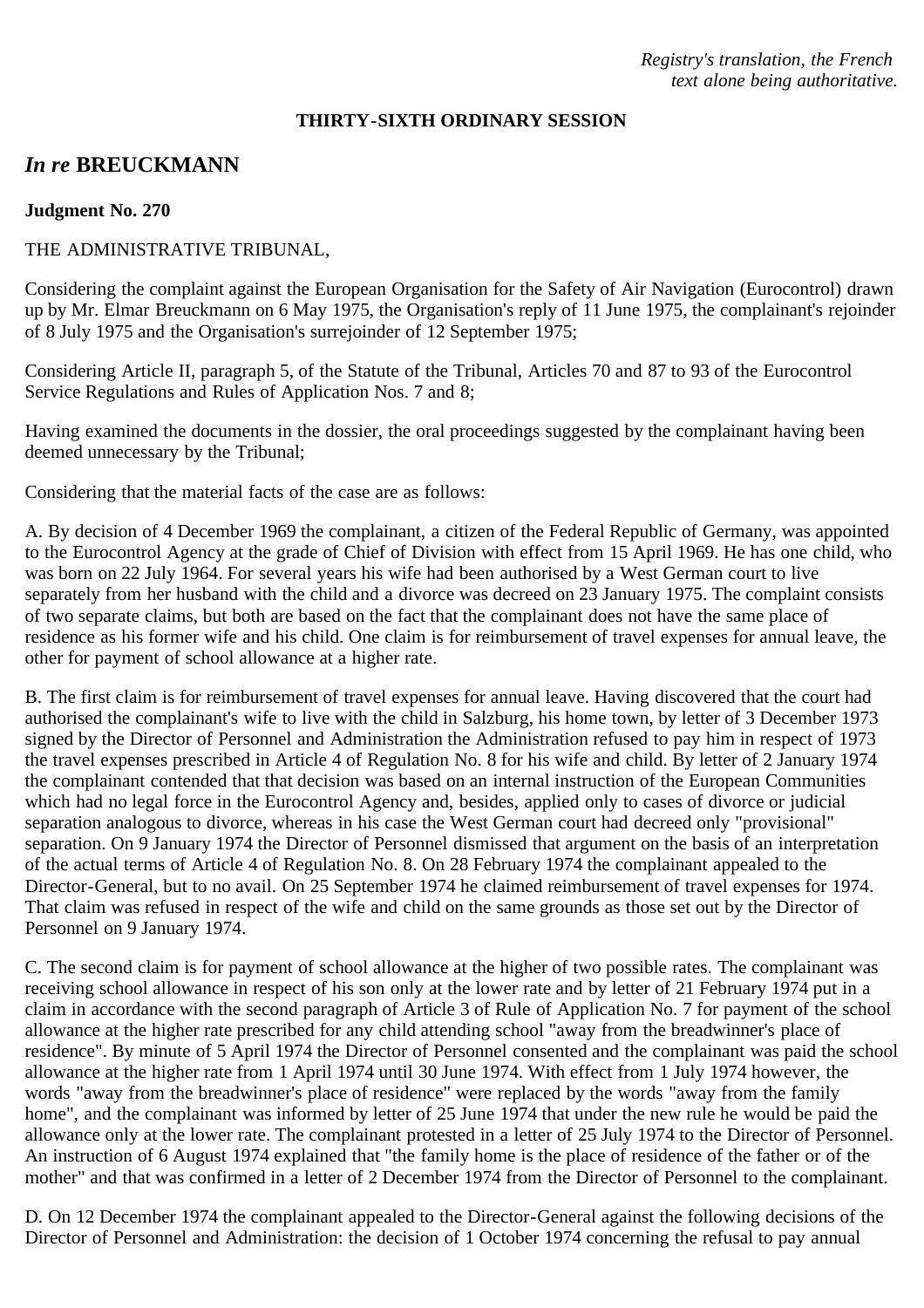leave expenses for his wife and child in respect of 1974 and the decision of 2 December 1974 to cancel payment of school allowance at the higher rate from 1 July 1974. Having received no reply from the Administration, on 6 May 1975 the complainant lodged a complaint with the Tribunal.

E. In support of his claim for payment of travel expenses the complainant argues that Article 4 of Rule No. 8 was misinterpreted in his case. Whereas the Organisation contends that only expenses actually incurred may be refunded, he points out that the rules refer to lump-sum payment and in his view that means a lump sum is to be paid to the staff member and his family and he is "free to decide whether or not he wishes to travel". The complainant further points out that since being separated from his wife in 1971 he and his wife and son have made the journey between Brussels and Salzburg far more often than would normally have been the case.

F. In support of his claim for payment of the school allowance at the higher rate, which he was refused from 1 July 1974, the date of amendment of Rule No. 7, the complainant contends that even on a literal interpretation of the new text he would be entitled to payment at the higher rate. In his view a child who lives with his mother but is maintained by his father does not have a single family home. His family home is not only with his mother, but also with his father, with whom he stays from time to time. If the father is a staff member it is the father's place of residence which matters. Since the child attends school at his mother's place of residence, in fact he is living away from his father's family home.

G. The complainant asks the Tribunal: (1) to declare the complaint receivable; (2) to quash all decisions of the Director of Personnel which are not final, namely: (a) the decision of 1 October 1974; (b) the decision of 3 December 1973; (c) the decision of 9 January 1974; and (d) the decision of 2 December 1974; (3) as regards the claim for reimbursement of travel expenses for annual leave: (a) to order the defendant organisation to pay in respect of 1974 the complainant's travel expenses as prescribed in Article 4 of Rule No. 8 relating to the reimbursement of expenses; (b) as appropriate, to order the Organisation to pay the expenses indicated above in respect of 1973; (c) to hold that with effect from 1975 the Organisation is bound to pay travel expenses for annual leave for the complainant's son in respect of the period during which he is the complainant's dependant: (4) as regards the claim concerning the school allowance: (a) to order the Organisation to pav with effect from 1 April 1971 the school allowance prescribed in Article 3 of Rule No. 7 relating to remuneration, less the amount paid for 1974; (b) to hold that the special rate of school allowance shall be paid in respect of the child for periods during which he is his father's dependant but lives with his mother: and (5) to award costs against the Organisation.

H. The Organisation notes that the complainant's claims for relief go much further than his original grievance and points out that any claims which have not formed the subject of an earlier appeal are irreceivable. A second reason why the claims are irreceivable is that the complainant is asking the Tribunal to make a judgment which shall apply in future. And thirdly, the complaint is irreceivable in that the time limits have not been observed. As regards the claim for travel expenses for annual leave of the wife ind child an appeal was submitted to the Director-General on 28 February 1974. Since no reply was given to that appeal by 29 June 1974, there was an implied decision to dismiss it, and the complaint therefore became time-barred on 30 September 1974 in accordance with Articles 92 and 93 of the Service Regulations. since the appeal of 12 December 1974 was submitted too late in regard to the claim for annual leave travel expenses, the complaint of 6 May 1975 is irreceivable in that respect. As regards the claim for payment of school allowance at the higher rate, the Organisation contends that the complaint of 6 May 1975 is again irreceivable since the appeal of 12 December 1974 was not lodged within the three months' time limit prescribed.

I. As to the merits, with regard to the claim for travel expenses, the Organisation points out that the purpose of Article 4 of Rule No. 8 adopted in pursuance of Article 70 of the Service Regulations is to enable the staff member, his wife and dependants to return regularly to his home town and to prescribe the payment of expenses relating to such travel. Hence the article does not apply to such persons as a wife and children who in any case normally live and reside in the staff member's home town since the complainant's son normally lives with his mother in Salzburg, the complainant's home town, the complainant cannot properly claim payment of travel expenses. Es regards the claim relating to the school allowance, the Organisation points out that Article 3, paragraph 2, of Rule No. 7 in the form adopted on 1 July 1974 prescribes payment of the higher rate when a child attends school "away from the family home". The family home has been defined as the place of residence of the father or of the mother. since the complainant's son attends school at his mother's place of residence the higher rate is not payable.

J. The defendant organisation accordingly asks the Tribunal: as to receivability: to declare the complaint irreceivable: as to the merits (should the question arise): subsidiarily, to dismiss the complaint as unfounded; again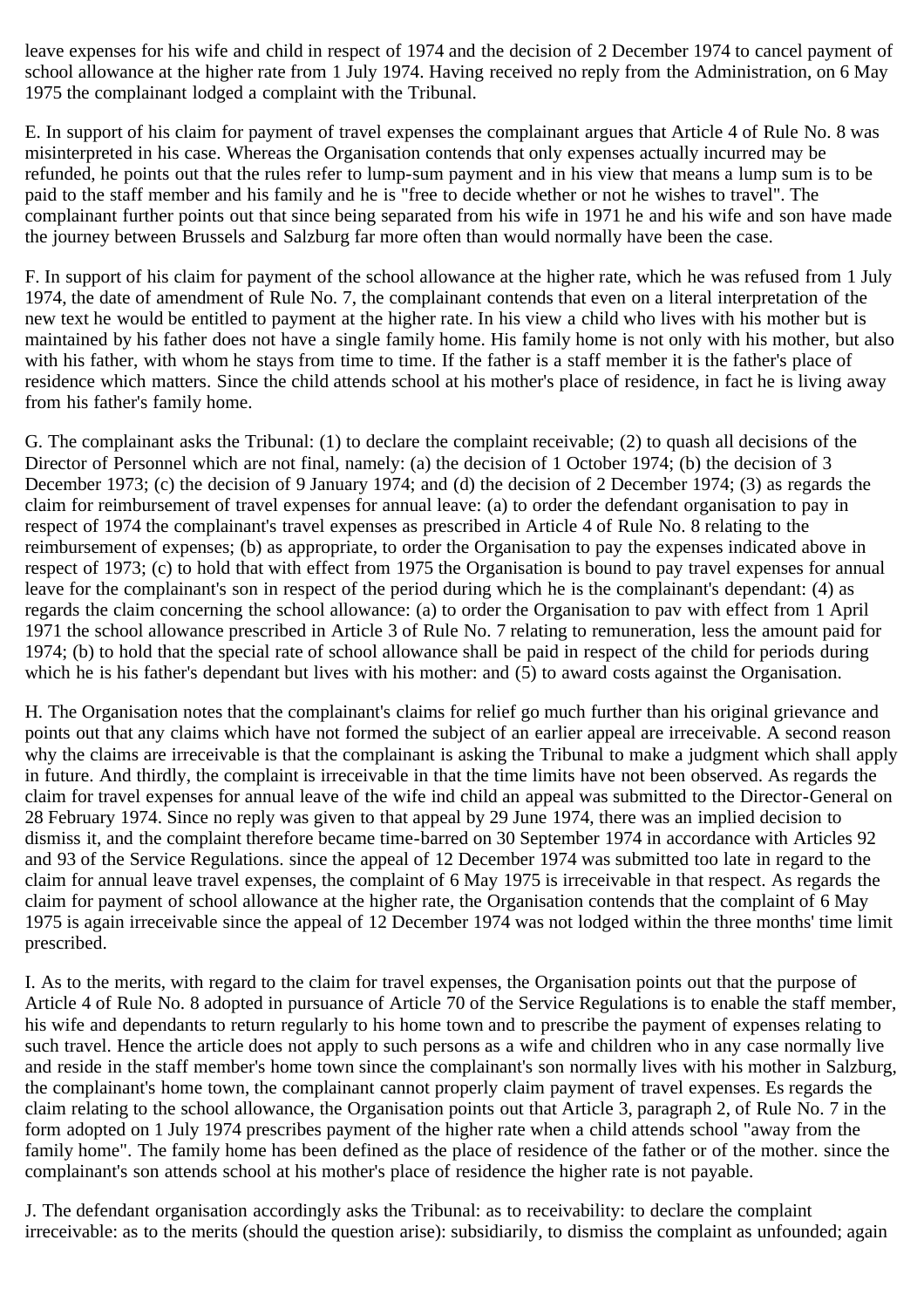subsidiarily: to dismiss the claim for compensation as unwarranted; and to award costs against the complainant.

## CONSIDERATIONS:

As to the reimbursement of travel expenses:

1. According to Article VII, paragraph 1, of the Statute of the Tribunal a complaint is receivable only if the complainant has exhausted all means of redress available to him under the Staff Regulations, i.e. the internal means of redress. Hence Eurocontrol staff members may lodge a complaint with the Tribunal only if within a period of three months they have submitted an appeal to the authority empowered to make appointments, as provided for in Article 92(2) of the Eurocontrol Service Regulations. Moreover, the complainant's claims for relief are receivable only if they fall within the scope of that appeal.

On 28 February 1974 the complainant submitted to the Director-General, the authority empowered to make appointments, an appeal against the decision taken by the Director of Personnel and Administration on 3 December 1973 not to repay him travel expenses for his wife and son. The complainant contends that no effect was given to that appeal because he had been paid school allowance at the higher rate for his son and had thereby surrendered his claim to repayment of travel expenses. That explanation, which was given in a subsequent appeal dated 12 December 1974, raised no objection on the part of the Organisation and is in fact quite plausible. It is immaterial whether or not the appeal of 28 February 1974 formed the subject of a legal compromise. Be that as it may, it appears that the complainant withdrew his claim only on condition that he would continue to be paid the school allowance at the higher rate, and the competent authorities of the Organisation were quite aware of that. Hence, since he lost that allowance on 1 July 1974, from that date he was entitled to allege non-fulfilment of the condition and to revive the claim which he had temporarily withdrawn. No doubt he might have directly invited the Director-General to decide on that claim. There being no text which covers his particular case, however, he cannot be held to account for first submitting a new claim to the Director of Personnel and Administration on 25 September 1974. Although the Director refers merely to a letter of 9 January 1974 his decision of 1 October 1974 to dismiss the complainant's claim should therefore be regarded, not as merely confirming an earlier decision and not giving rise to further appeal, but rather as a new decision, and the complainant was entitled to appeal to the Director-General against that decision within three months, as indeed he did on 12 December 1974. Hence he had recourse in accordance with the relevant rules to the internal means of redress in pursuing his claim for repayment of travel expenses.

It appears from the foregoing, however, that the complaint is irreceivable in so far as the claims for relief go beyond those set out in the appeal of 12 December 1974. That appeal relates solely to the Director of Personnel's decision on 1 October 1974 to dismiss "a claim for repayment of travel expenses for annual leave in 1974". The Tribunal cannot therefore consider the claims under headings 3(b) and (c) for repayment of travel expenses for 1973 and from 1975. The Tribunal has to consider only the claim ir respect of 1974.

2. According to Article 4.1.1 of Rule No. 8 relating to the repayment of travel expenses:

"The staff member is entitled for himself and, if he is entitled to residence allowance, for his wife and dependants within the meaning of Article 2 of the rule relating to remuneration, to lump-sum payment of expenses of travel from the duty station to the place of origin defined in Article 3 above, on the following conditions...".

As the Organisation concedes in its surrejoinder, the words "lump-sum" in this article relate "to the number of journeys, the calculation of the distance and the rate per kilometre". Hence the amount of expenses paid by the Organisation will not vary, however often the staff member and his family travel each year from the duty station to the place of origin and whatever means of transport they use. On the other hand, contrary to what the complainant contends, Article 4 of Rule No. 8 cannot be interpreted to mean that a staff member may claim repayment of travel expenses for his wife and children when they live in the place of origin. If the article were interpreted so widely it would not serve its purpose. As appears from the text, that purpose is to enable staff members and their family to visit their place of origin from time to time. Hence it does not apply in respect of a wife and children who live in the place of origin.

The complainant's home town is Salzburg, in Austria. Since 1971 his wife and son have lived in Salzburg and not in Brussels, which is his duty station. He cannot therefore properly claim repayment of expenses for any journeys they may have made in 1974 from one city to the other.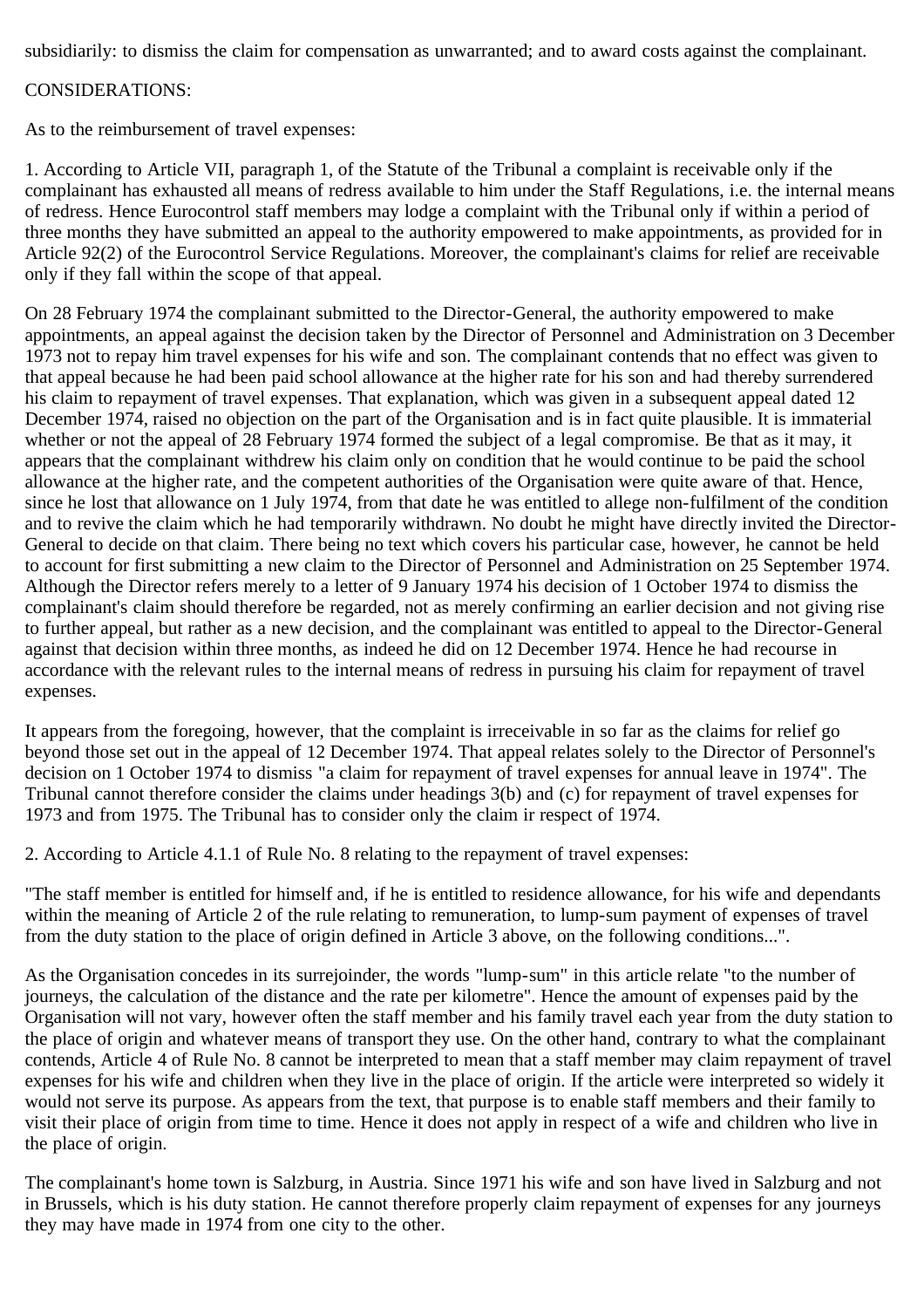As to the rate of school allowance payable:

3. On 21 February 1974 the complainant asked the Director of Personnel and Administration to calculate the school allowance payable for his son on the basis of Rule No. 7. His claim was met with effect from 1 April 1974. Rule No. 7 was amended by circular No. 37/74 of 17 June 1974 and the Director of Personnel told the complainant on 25 June 1974 that under the amended text his allowance would be reduced from 1 July 1974. Since that notification was tantamount to a decision, the complainant was entitled to appeal against it to the Director-General within three months. Instead of doing so he wrote to the Director of Personnel on 25 July 1974 asking for an explanation. He had to wait until 2 December 1974 before receiving a reply. Referring to the notification of 25 June 1974, the Director explained that circular No. 37/74 removed the notion of "breadwinner" found in the provisions in force in the European Communities and was supplemented by circular No. 47/74, which determined the place of residence of the father or of the mother to be the family home. On 12 December 1974 the complainant appealed against both the reply of 2 December 1974 and the decision of 1 October 1974 relating to his claim for repayment of travel expenses.

In determining whether he exhausted the internal means of redress the Tribunal has to consider whether the reply of 2 December 1974 merely confirms an earlier decision. If so, then the complainant did not use the means of redress available since he failed to appeal to the Director-General within three months against the confirmed decision, namely the notification of 25 June 1974. If it is not a mere confirmation, however, the reply of 2 December 1974 gave rise to a further three-month time limit, which the complainant respected since he appealed on 2 December 1974. The second of the two hypotheses is the correct one. In view of the explanations which it contains, and in particular the reference to a circular subsequent to the notification of 25 June 1974, the reply of 2 December 1974 is not a mere confirmation of that notification. In fact it is a new decision which gave rise to a new time limit for appeal. Hence the complainant had recourse to the internal means of redress in accordance with the relevant rules.

The complainant's claim for relief under heading 4(a) must nevertheless be dismissed outright insofar as it relates to any period preceding 1 July 1974. First, on unconditionally accepting payment of the school allowance at the higher rate with effect from 1 April 1974 the complainant implicitly surrendered his claim for the period preceding that date. Secondly, from 1 April to 30 June 1974 he was actually paid that allowance. Claim 4(b) - for a declaration of his entitlement to payment of the school allowance at the higher rate for as long as the child is his father's dependant but lives with his mother - is in principle receivable, subject to amendment of the relevant rules. In other words, the question to be determined is whether from 1 July 1974 the complainant's claim is allowable under the provisions in force.

4. Under Article 3(1) of Rule No. 7 relating to remuneration staff members are entitled to payment of "school allowance for each dependent child within the meaning of Article 2, paragraph 2, above who is in regular and fulltime attendance at an educational establishment". According to Article 3(2)(1) as originally worded school allowance was payable at the higher rate only in respect of children "attending a university or similar establishment or a school away from the breadwinner's place of residence". Circular No. 37/74 of 17 June 1974 amended that provision by replacing the words "away from the breadwinner's place of residence" with the words "away from the family home".

The complainant argues that "the family home" means the place of residence of the father who is required to maintain children in respect of whom school allowance is payable. The Organisation, on the other hand, contends that if the parents are separated the family home is the home of the parent who has custody of the child. The latter interpretation is more in keeping with the purpose of payment of school allowance at the higher rate. Payment of such an allowance is warranted where the child attends school away from the place of residence of the parent with whom he normally lives - that is, if his education entails unusual expenditure. If, however, the child attends school at the place of residence of the parent who has custody of him, that is a normal situation and there is no reason to pay the allowance at the higher rate. It is immaterial that the parents are separated and that, though living with his mother, the child is a dependant of the father. It is true that in the present case the child's maintenance is in general more costly to the father than it would be if father and son were living together. But that is a consequence not of the choice of school but of the separation of the parents, and the Organisation cannot be held liable therefor.

The complainant and his wife were separated in 1971. Since then the child has lived with his mother in Salzburg, where he attends school. He therefore does not attend school away from the family home within the meaning of Rule No. 7. Nor is he attending a university or similar establishment. The complainant is therefore not entitled to